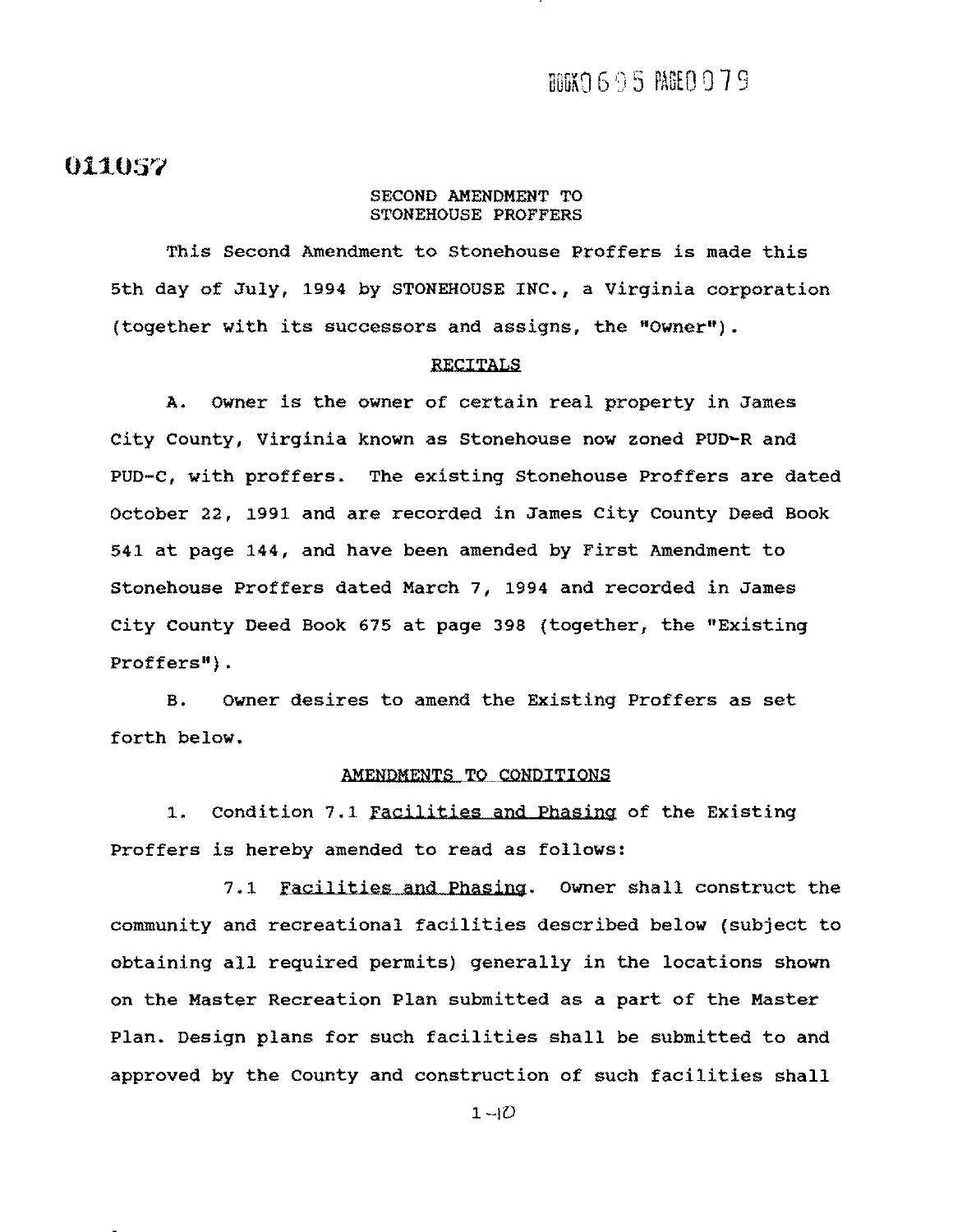# $B$ Uun0695 PAEE0080

have started, or guarantees for such construction shall have been posted with the County, before the County grants final approval to any subdivision plat for dwelling units within the Land Bays set forth below. All land areas shown are net developable acres.

| Facility                                                                                                                                                                                                                                                                                                              | Land Bay                                                                                                            |
|-----------------------------------------------------------------------------------------------------------------------------------------------------------------------------------------------------------------------------------------------------------------------------------------------------------------------|---------------------------------------------------------------------------------------------------------------------|
| a. A recreational vehicle and equipment<br>storage area of approximately 3.0 acres.                                                                                                                                                                                                                                   | Any Land Bay<br>within Phase I<br>of the PUD-R<br>portion of the<br>Property                                        |
| b. A park a minimum of 3.0 acres                                                                                                                                                                                                                                                                                      |                                                                                                                     |
| to include a recreation building/bathhouse<br>with a minimum of 2,000 square feet, a<br>swimming pool with a minimum water<br>surface area of 4,500 square feet, and<br>a playground with a minimum of area of<br>4,000 square feet with clustered play<br>apparatus suitable for both younger and<br>older children. | 15, 16, 17 or 18                                                                                                    |
| c. An eighteen-hole golf course with a<br>clubhouse facility on approximately<br>138 acres.                                                                                                                                                                                                                           | Any Land Bay<br>within Phase I<br>of the PUD-R<br>portion of the<br>Property                                        |
| d. An addition of approximately<br>2.0 acres to the park described<br>in b. above to include two regulation hard-surface<br>tennis courts, a playground expansion of<br>approximately 2,500 square feet an<br>open lawn for play with a minimum area<br>of 10,000 square feet, and a seating area.                    | 17 or 18                                                                                                            |
| e. A community center of approximately 10.2<br>acres to include a community building with<br>a minimum area of 3,000 square feet, a<br>swimming pool with a minimum water area of<br>4,500 square feet, a minimum 20 foot by 20                                                                                       | Any Land Bay<br>within Phase II<br>of the PUD-R<br>portion of the<br>Property except<br>20, 21, 22, 33,<br>35 or 81 |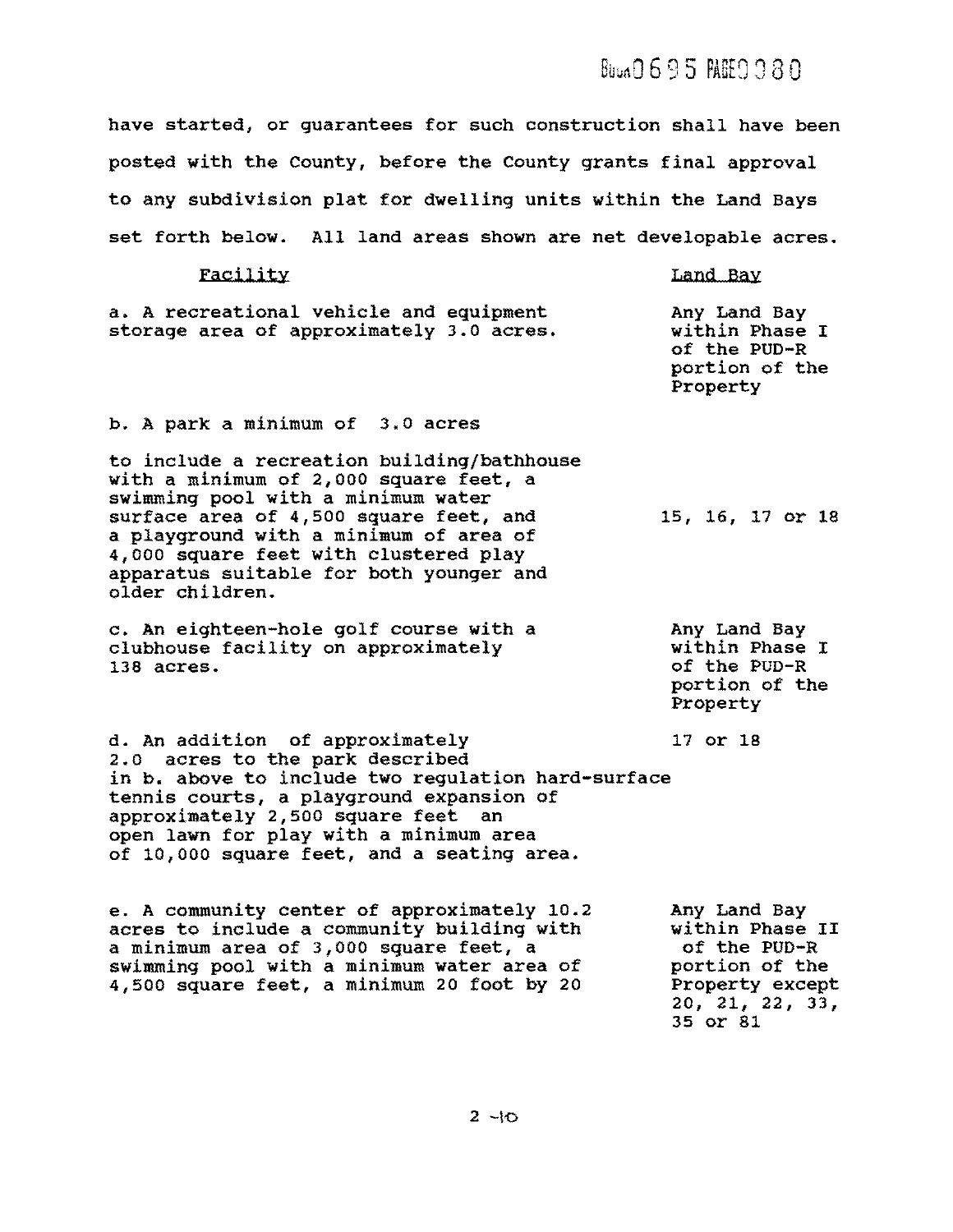### $000(1695$   $MSE0081$

#### **Facility**

Land Bay

foot wading pool, outdoor seating areas, and an open lawn with a minimum area of 30,000 square feet for gathering and play.

f. A park of approximately 2.0 acres to include two regulation hard-surface tennis courts, a playground with a minimum area of 1,600 square feet with clustered play apparatus suitable for younger and older children, and a seating area. 20, 21, or 22

g. A park of approximately 8.0 acres to include four regulation hard-surface tennis courts, a hard surface playing court with minimum area of 3,750 square feet and three basketball goals, playground areas totalling a minimum of 5,000 square feet with clustered play apparatus suitable for younger and older children, and a portion of the Pathway Greenspace (defined in Condition 7.2 hereof) with adjacent seating areas. 28, 29, 30, 31, or 32

h. A park of approximately 2.8 acres to include a swimming pool with a minimum water area of 3,000 square feet and a bathhouse with a minimum area of 1,500 square feet, and a playground with a minimum area of 2,000 square feet with clustered play apparatus suitable for younger and older children. 41 or 42

i. A tennis center on 6.5 acres with a minimum of eight regulation tennis courts and a club building, a playground with a minimum area of 1,600 square feet with clustered play apparatus suitable for younger and older children, and a seating area. 43, 44, or 45

j. An 18-hole golf course with clubhouse facility on approximately 112 acres. At the

k. A park of approximately 3 acres to include a swimming pool with a minimum water area of 5,000 square feet, a recreation building/bathhouse with a minimum area of 2,000 square feet, and a playground with a minimum area of 4,000 square feet with clustered apparatus suitable for younger and older children.

discretion of Owner

46, 47, 48, 49, 50, 51, 53, 55, 56, 57, 58, or 59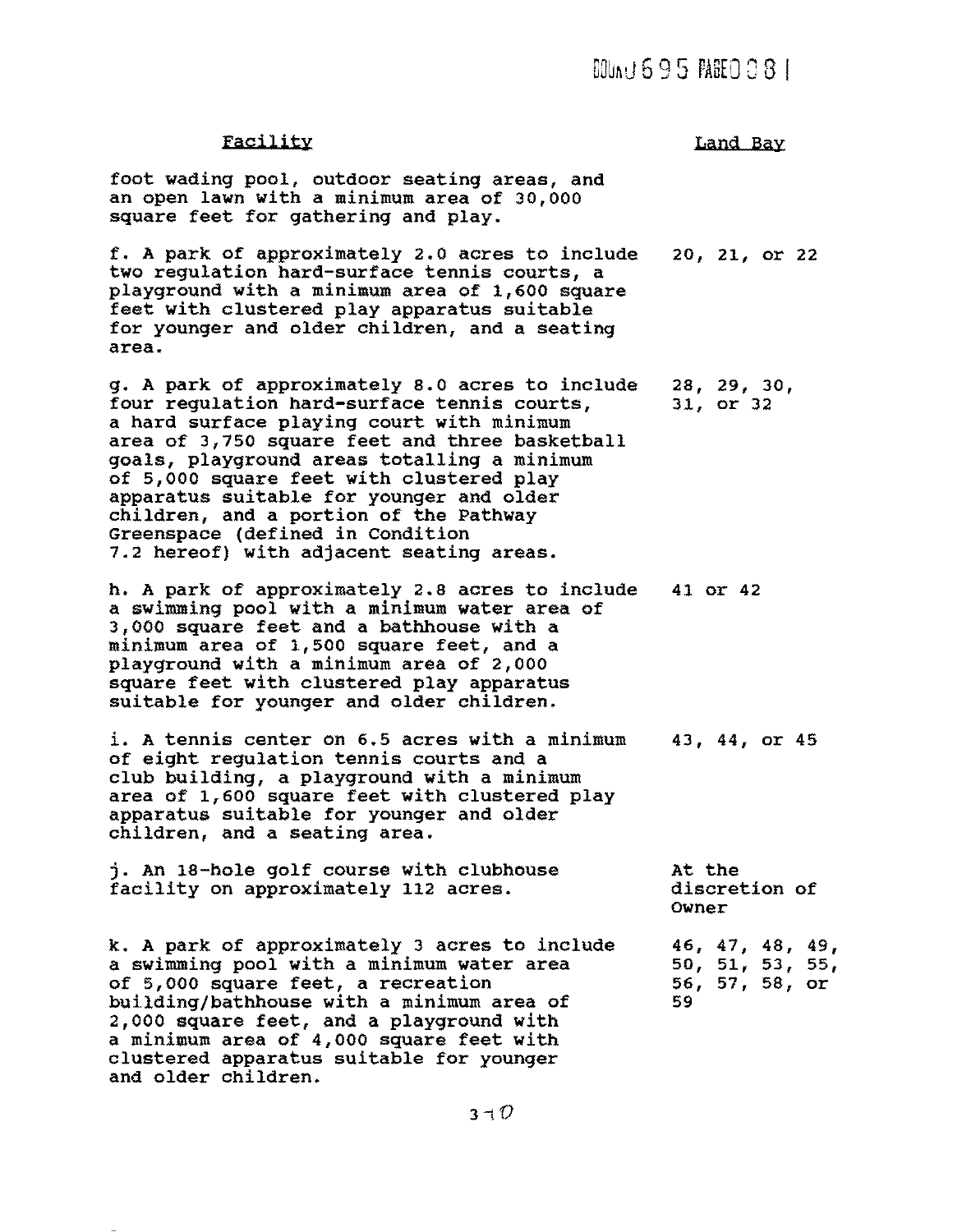### **BOOKU 6 9 5 PAGEO 3 8 2**

1. A park of approximately 2.0 acres to include 62, 63, 64, or two regulation hard-surface tennis courts, 65 a playground with a minimum area of 1,600 square feet with clustered play apparatus suitable for younger and older children, and a seating area.

m. Public access to the Stonehouse historic 50 site with an area of approximately 2.5 acres, to include an historic marker.

n. A temporary recreational vehicle storage area (comparable in size to the permanent area), to be replaced by a permanent storage area of approximately 3.0 acres.

o. A park on approximately 5.0 acres to include a recreation center/bathhouse with a minimum area of 3,000 square feet, a swimming pool with a minimum water area of 5,000 square feet, two regulation hard-surface tennis courts, a playground with a minimum area of 4,000 square feet with clustered play apparatus suitable for younger and older children, open lawn with a minimum area of 10,000 square feet, and a seating area.

p. A park on approximately 3.0 acres to include a swimming pool with a minimum water area of 3,500 square feet and a bathhouse with a minimum area of 1,500 square feet, and a playground with a minimum area of 1,600 square feet with clustered play apparatus suitable for younger and older children.

q. A marina on the York River (if permitted by applicable law, ordinances or regulations) and an adjacent park of approximately 3.2 acres to include seating areas and walks.

r. A temporary recreational vehicle storage area (comparable in size to a permanent storage area), to be replaced by a permanent storage approximately 3.5 acres at the completion of development of Phase IV.

# Facility **Land Bay**

Any Land Bay within Phase III of the PUD-R portion of the Property except 19 or 81

Any Land Bay within Phase IV of the PUD-R portion of the Property

67

73, 74, 75, 76, 77, 78, or 79

Any Land Bay within Phase IV of the PUD-R portion of the Property except 33 area or 81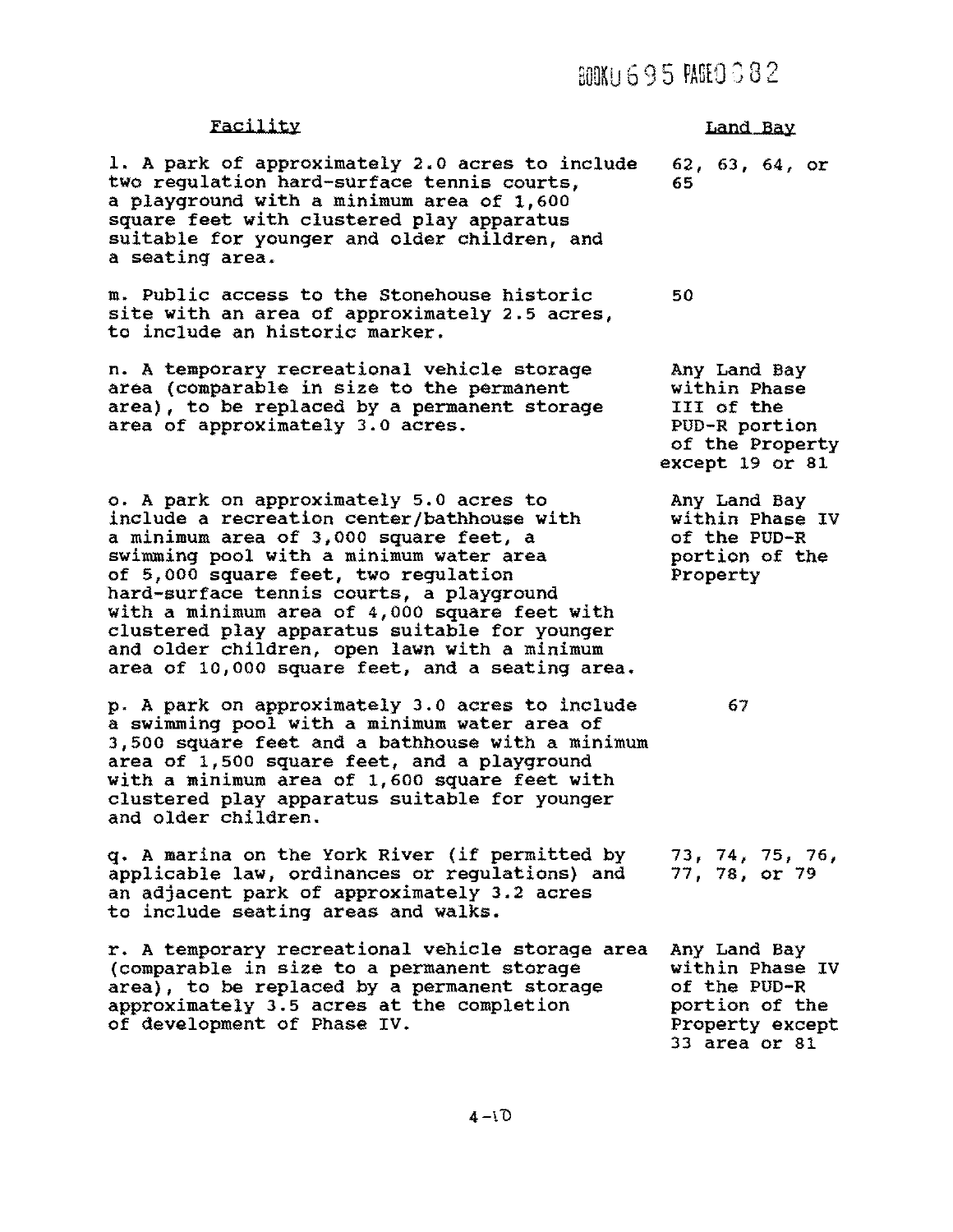#### BIONU 695 ROEO 083

The exact facilities to be provided at each site may be varied by Owner, with the consent of the Director of Planning based on, among other things, the demographics and expressed preferences of the residents of the development. All the recreational facilities described above shall be open to all residents of the development at no additional cost to them over and above their community Association dues and assessments, except the golf course and related facilities, tennis center and marina may be privately owned and/or operated and open only to members.

2. Subsections (a) and (b) of Condition 9.4 Use of Buffer of the Existing Proffers are hereby amended to read as follows:

9.4 Use of the Buffer. (a) The Buffer shall be maintained undisturbed and in its natural state preserving existing indigenous vegetation to the maximum extent possible as provided below.

(b) with the prior approval of the County Engineer or his designee and the General Manager of the Service Authority on a case by case basis, (i) dead, diseased and dying trees or shrubbery and invasive or poisonous plants may be removed from the Buffer; (ii) clearing and pruning of trees and grading shall be permitted in the Buffer to permit crossings, flight paths and landing areas for golf course fairways, tees and greens, (iii) select hand clearing shall be permitted in the Buffer to permit sight lines or vistas to the Reservoir or Ware Creek or its tributaries; and (iv) utilities, roads, pedestrian and golf cart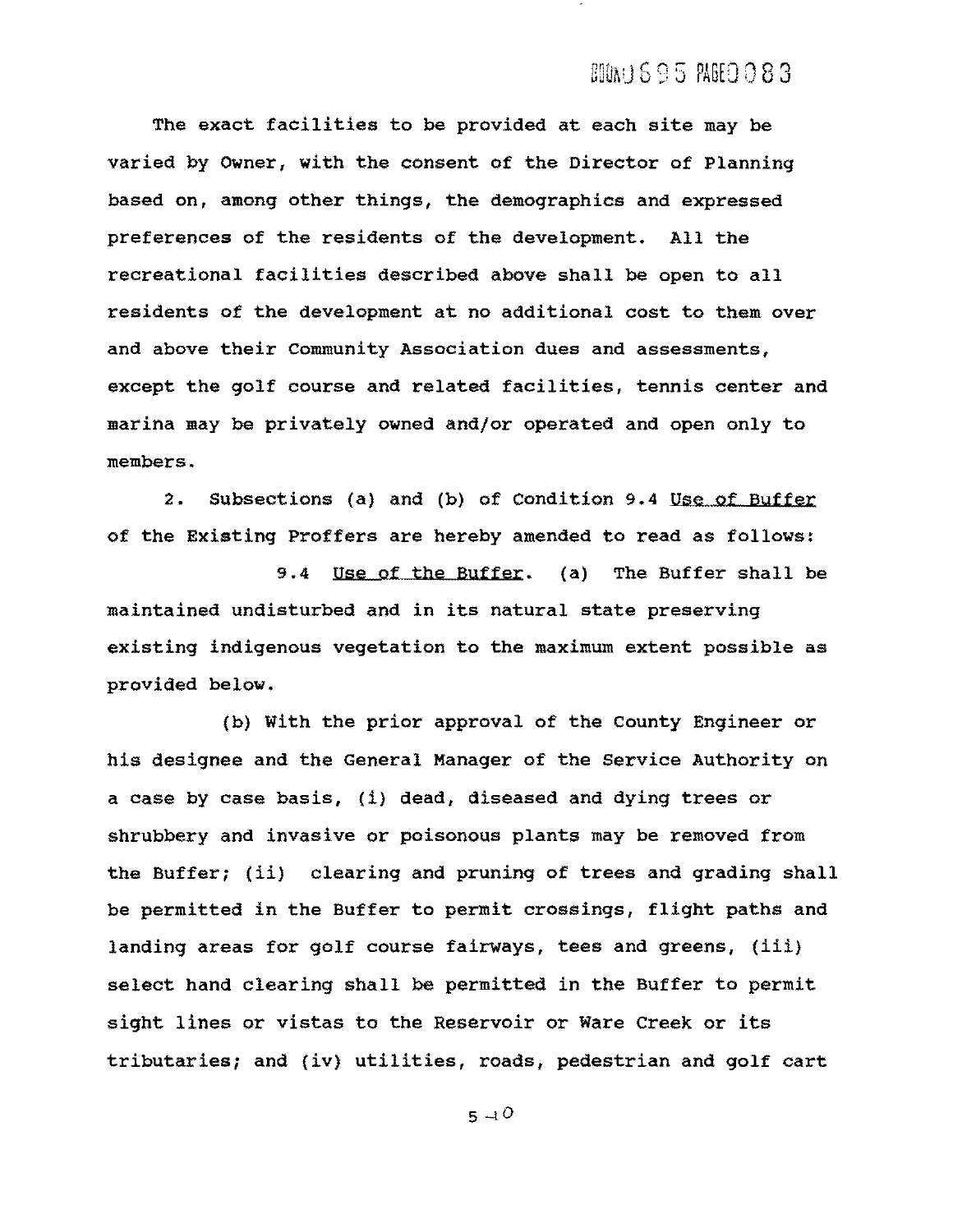# UUKU 095 PAGEO 084

paths, trails and bridges may cross the Buffer. With the prior approval of the County Engineer or his designee and the General Manager of the Service Authority, if vegetation is removed from the Buffer it shall be replaced by combinations of (i) turf grass in areas of golf course tees, greens, fairways and adjacent roughs, (ii) vegetation that is effective in retarding runoff, preventing erosion and filtering nonpoint source pollution and/or (iii) structural BMPs to mitigate impacts, if any, from the removal of the natural vegetation and/or (iv) vegetation that would increase the wildlife habitat value of the portion of the Buffer the greater of the area within 100 feet of the normal pool level of the Reservoir, or the area within 50 feet of the adjacent 50-foot contour. utility crossings shall be generally perpendicular through the Buffer and Owner shall endeavor to design utility systems that do not intrude into the Buffer. All pedestrian and golf cart paths and trails shall be constructed and surfaced to effectively control erosion. Approved stormwater management facilities may be constructed in the Buffer with the approval of the General Manager of the Service Authority.

3. Subsection (b) of Condition 9.5 Use of the Conservation Area of the Existing Proffers is hereby amended to read as follows:

(b) Dead, diseased and dying trees or shrubbery and invasive or poisonous plants may be removed. Clearing and pruning of trees and grading shall be permitted in the Conservation Area to provide crossings, flight paths and landing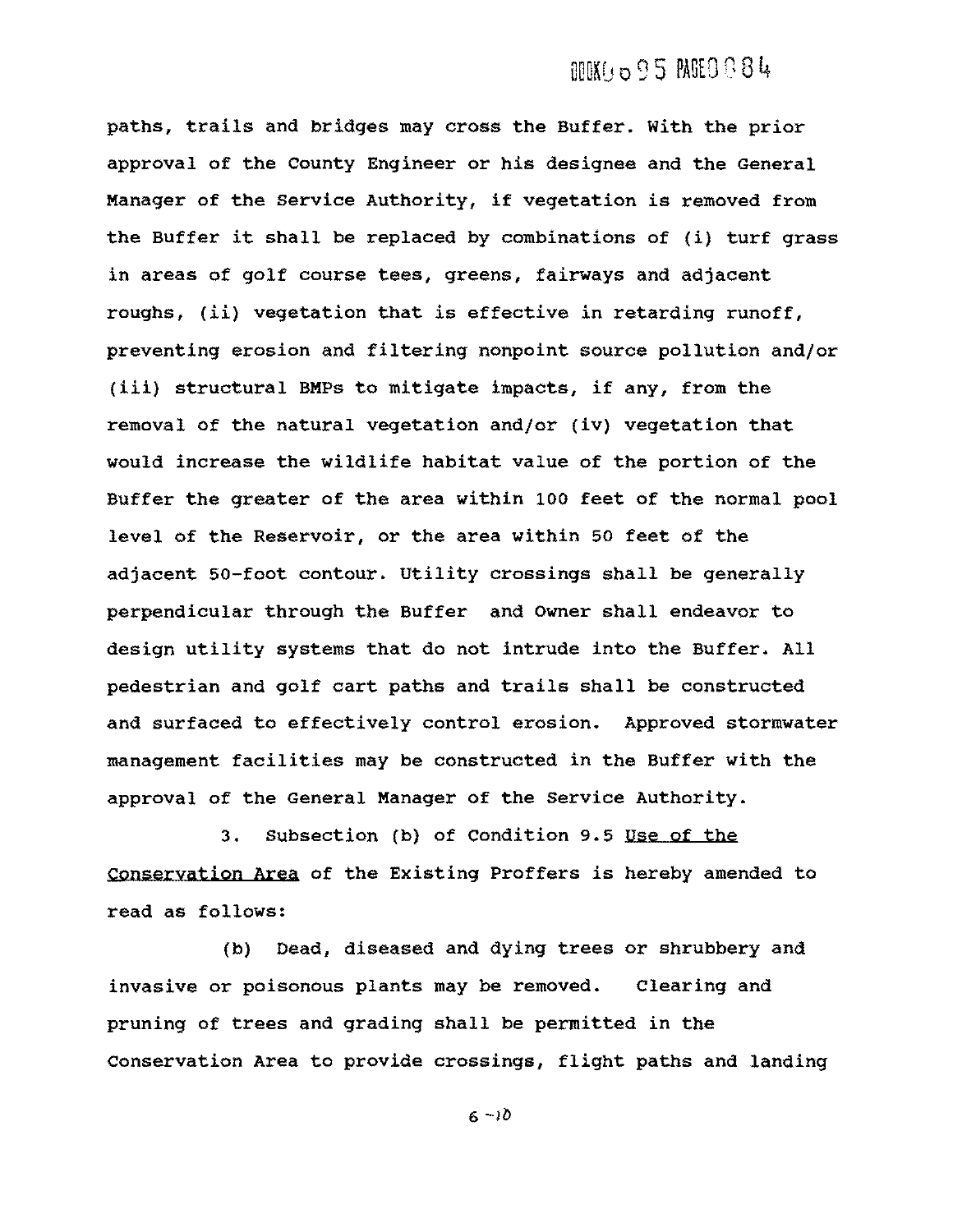#### **BOOKU 6 9 5 PAGEO 6 8 5**

areas for golf course fairways, tees and greens with the prior approval of the County Engineer or his designee. Select hand clearing and pruning of trees shall be permitted in the Conservation Area to permit sight lines or vistas to Ware Creek or the York River with the prior approval of the County Engineer or his designee. with the prior approval of the County Engineer or his designee, if vegetation is removed from the Conservation Area it shall be replaced by combinations of (i) turf grass in areas of golf course tees, greens, fairways and adjacent roughs, (ii) vegetation that is effective in retarding runoff, preventing erosion and filtering nonpoint source pollution and/or (iii) structural BMPs to mitigate impacts, if any, from the removal of the natural vegetation. utilities, roads, pedestrian and golf cart paths, trails and bridges may cross the Conservation Area in locations shown on the Master Plan or approved by the Development Review Committee in the subdivision or site plan approval process. such utility crossings shall be generally perpendicular through the Conservation Area and Owner shall endeavor to design utility systems that do not intrude into the Conservation Area. Any permitted construction in the Conservation Area shall be accomplished with the minimum land disturbance and clearing of vegetation necessary and, unless otherwise approved by the County Engineer or his designee, vegetation cleared during such construction shall be replaced with vegetation equally effective in retarding runoff, preventing erosion and filtering nonpoint source pollution. All pedestrian and golf cart paths and trails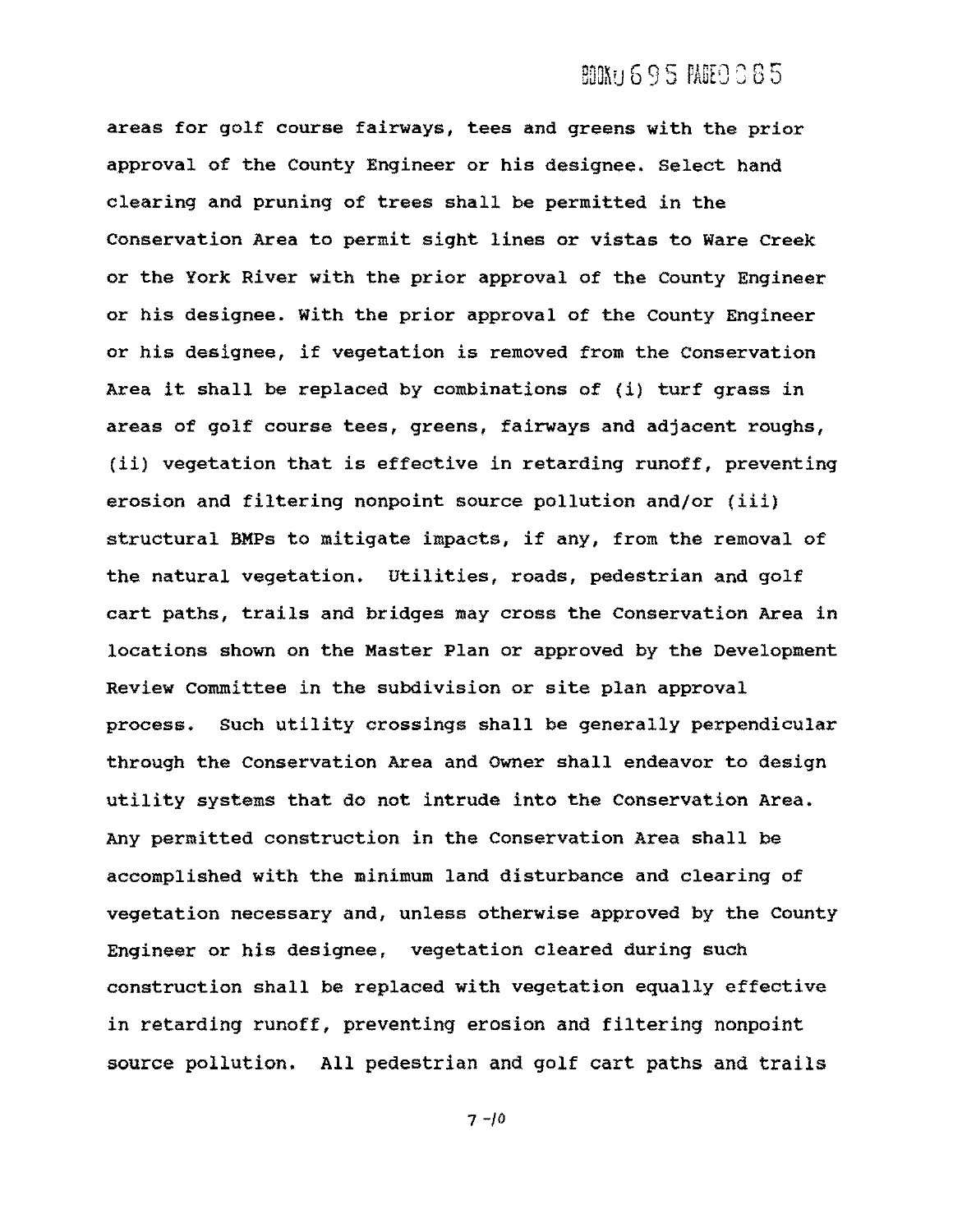#### $C00$ KO 6 9 5  $R0^{\circ}$   $\odot$  8 6

shall be constructed and surfaced so as to effectively control erosion. Approved stormwater management facilities may be constructed in the Conservation Area.

4. Condition 9.6 of the Existing Proffers is hereby amended to read as follows:

9.6 Maintenance of the Buffer and the Conservation Area. As each section of the Property is developed, Owner shall convey the Buffer and the Conservation Area (excluding any portion of the Buffer or Conservation Area in platted lots or contained within the boundaries of a golf course) in that section to the Community Association whereupon the community Association shall be responsible for maintenance of those portions of the Buffer and the Conservation Area. OWner shall be responsible for maintenance of the Buffer and the Conservation Area until conveyed to the Community Association. Portions of the Buffer or Conservation Area contained within the boundaries of a golf course shall be maintained by the owner of the golf course.

5. Subsections (a) and (b) of Condition 9.10 Agricultural Chemjcals of the Existing Proffers are hereby amended to read as follows:

9.10 Agricultural Chemicals. (a) Except as specifically permitted herein or with the prior written approval of the General Manager of the Service Authority or the County Engineer, no pesticides, herbicides, fertilizers or other agricultural chemicals shall be used within the Buffer or Conservation Area, respectively.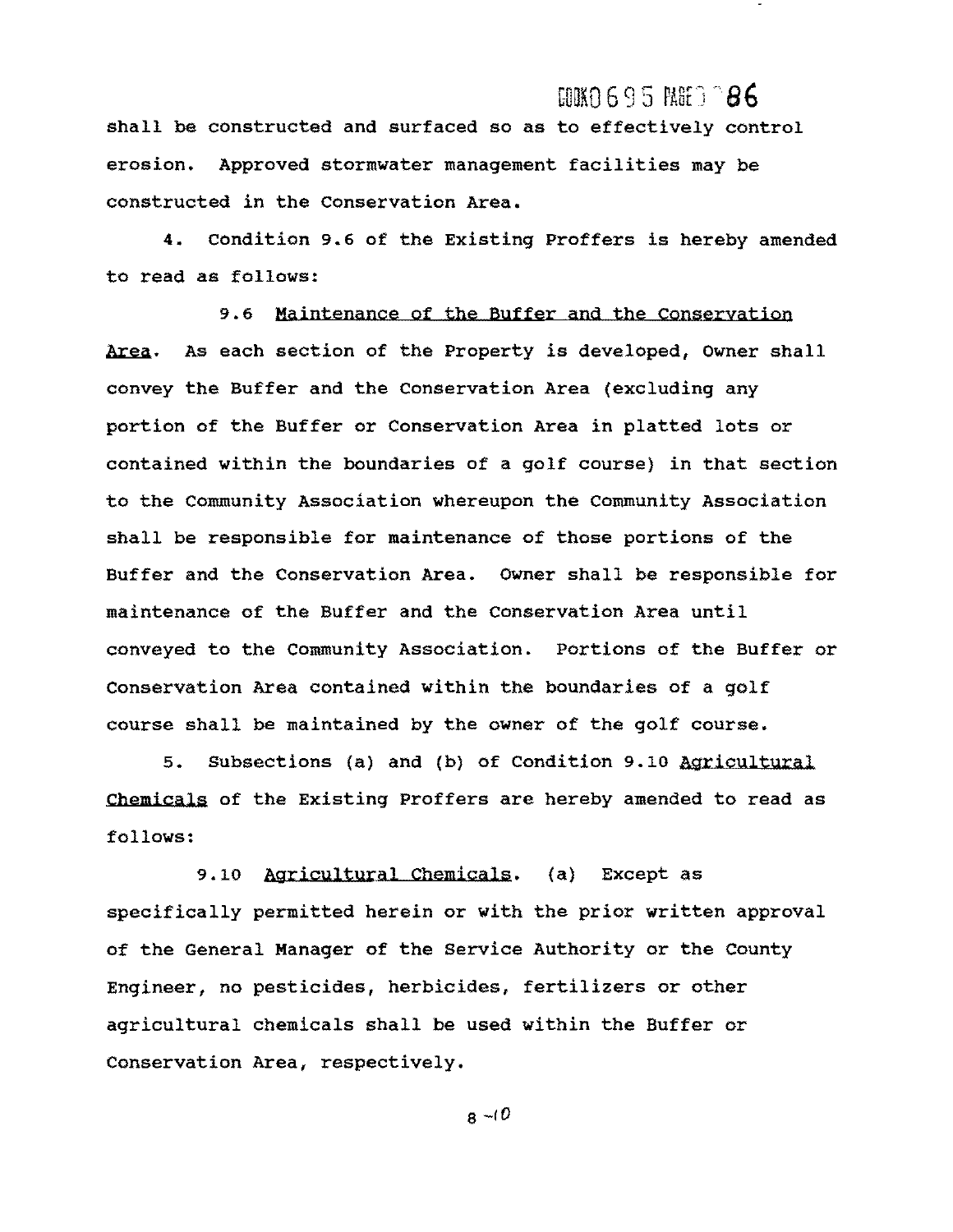#### $ABOKO 695 BIEO 087$

(b) Agricultural chemicals (including pesticides, herbicides and fertilizers) may be used within the Buffer or Conservation Areas on golf course areas approved by the General Manager of the Service Authority or the County Engineer or his designee pursuant to Condition 9.4 (b) or Condition 9.5 (b) but only in accordance with an integrated pest management system approved by the Director of Code Compliance as set forth below. All golf courses, recreation areas, permanent greenspace areas, and any other areas of the property under the ownership or direct management of the Community Association shall be maintained utilizing an integrated pest management system. Integrated pest management systems shall minimize the use of pesticides, herbicides, fertilizers or other agricultural chemicals and shall be subject to the approval of the Director of Code Compliance at the time of final site plan or subdivision plat approval and annually thereafter.

6. Except as hereby amended the Existing Proffers remain unchanged and in full force and effect.

Witness the following signature.

STONEHOUSE IN By: Janus Amanlelin

STATE OF VIRGINIA  $\alpha t$  chees CITY/COUNTY OF <u>williamsburg</u>, to-wit: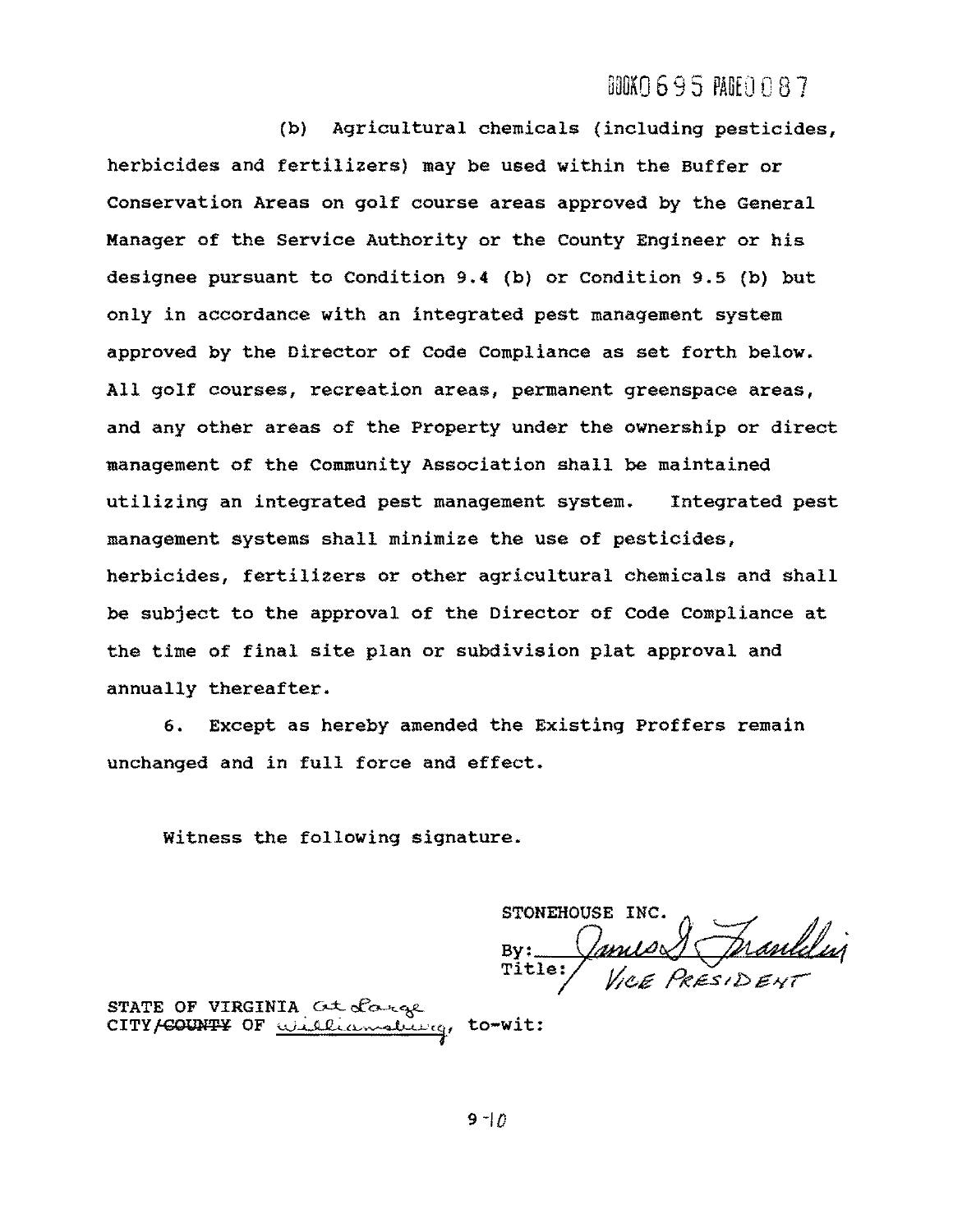# $00000695$   $R000088$

The foregoing instrument was acknowledged before me this  $5^{th}$  day of  $9u\ell +$ , 1994 by games  $0$ . Frankling U.c. President of STONEHOUSE INC., a Virginia corporation, on behalf of the corporation.

Cynthia f. Milliam

My commission expires: <u>Jebruary 29 1996</u>

**YIRGINIA: City of Williamsburg and County of** James City, to Wit: > Clerk's office of the Circuit Court of the ŧ American County of James City the admitted to record at 221 clock Teste: Helene S. Ward, C.C.K Wellend Deputy Clerk